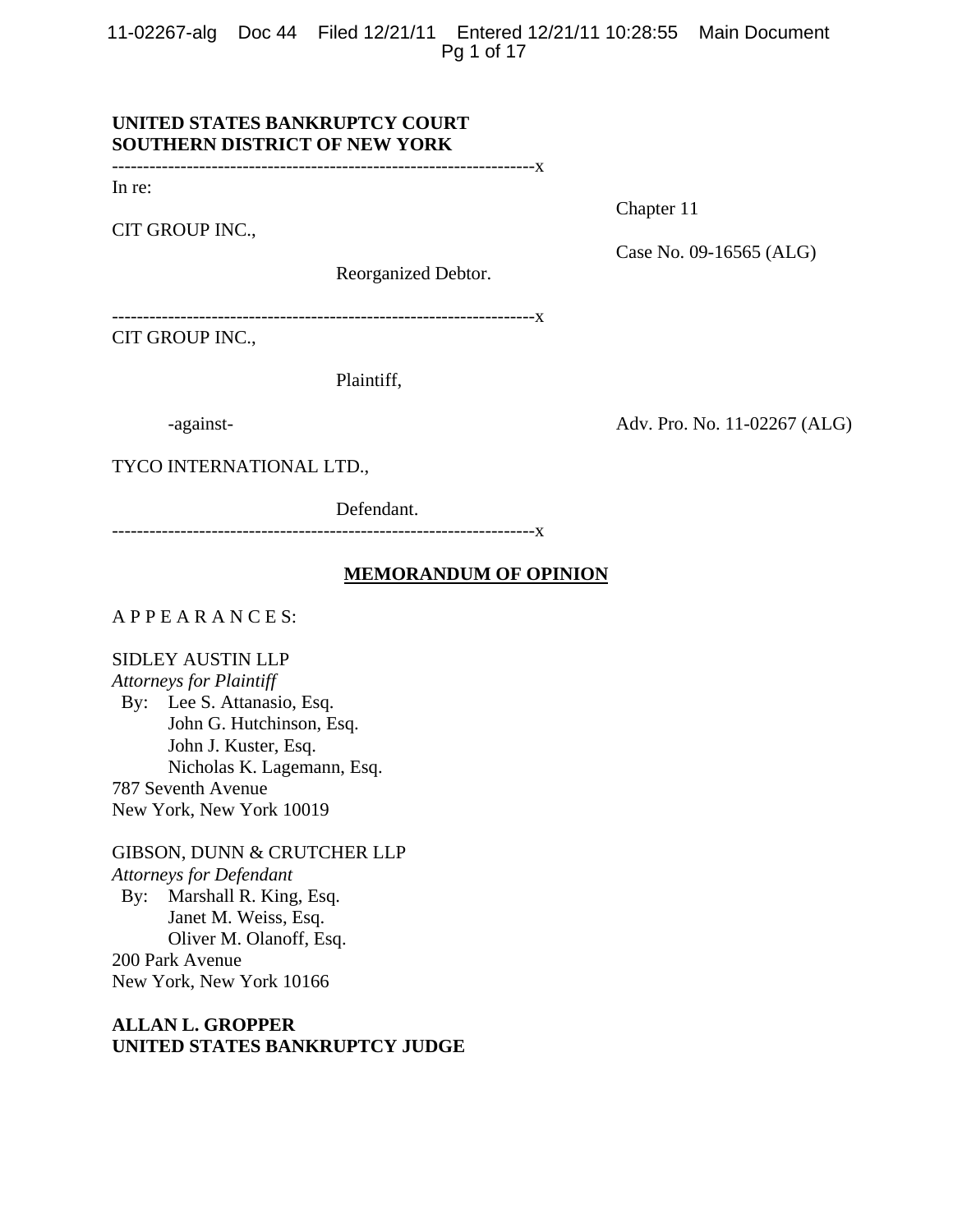11-02267-alg Doc 44 Filed 12/21/11 Entered 12/21/11 10:28:55 Main Document Pg 2 of 17

### **Introduction**

Before the Court are cross-motions for summary judgment filed, respectively, by the reorganized debtor, CIT Group Inc. ("CIT" or "Reorganized Debtor"), and by its former indirect parent company, Tyco International Ltd. ("Tyco"). CIT argues that a claim filed by Tyco should be subordinated pursuant to § 510(b) of the Bankruptcy Code as one for damages arising from the sale of CIT's securities because the tax agreement on which it is based (the "Tax Agreement") was entered into as an integral part of the spinoff of CIT from Tyco's corporate group in 2002. Tyco asserts in its cross-motion that its claim is for damages for breach of contract and that subordination is not appropriate in view of the purpose and intent of the statute. For the reasons set forth below, CIT's motion is denied, and Tyco's cross-motion is granted.

#### **Facts**

#### **A. Background**

CIT filed a petition for relief and a prepackaged plan of reorganization under chapter 11 of the Bankruptcy Code (the "Plan") on November 1, 2009 [Case No. 09-16565 (ALG), Dkt. Nos. 1, 19]. The Court validated the vote of CIT's impaired classes of creditors and confirmed the Plan on December 8, 2009 [Dkt. No. 193]. The Plan provided for the conversion to equity or reinstatement of seven classes of debt issued primarily in the form of notes and debentures; one class of unsecured notes was exchanged for new debt. General unsecured creditors, including holders of claims arising from the rejection of executory contracts, were paid in full and deemed unimpaired. On the other hand, holders of preferred and common stock, as well as subordinated claims, received no recovery.<sup>1</sup>

 $\frac{1}{1}$  $<sup>1</sup>$  A portion of the preferred stock represented a \$2.3 billion U.S. Government investment in CIT through</sup> the Troubled Asset Relief Program (TARP).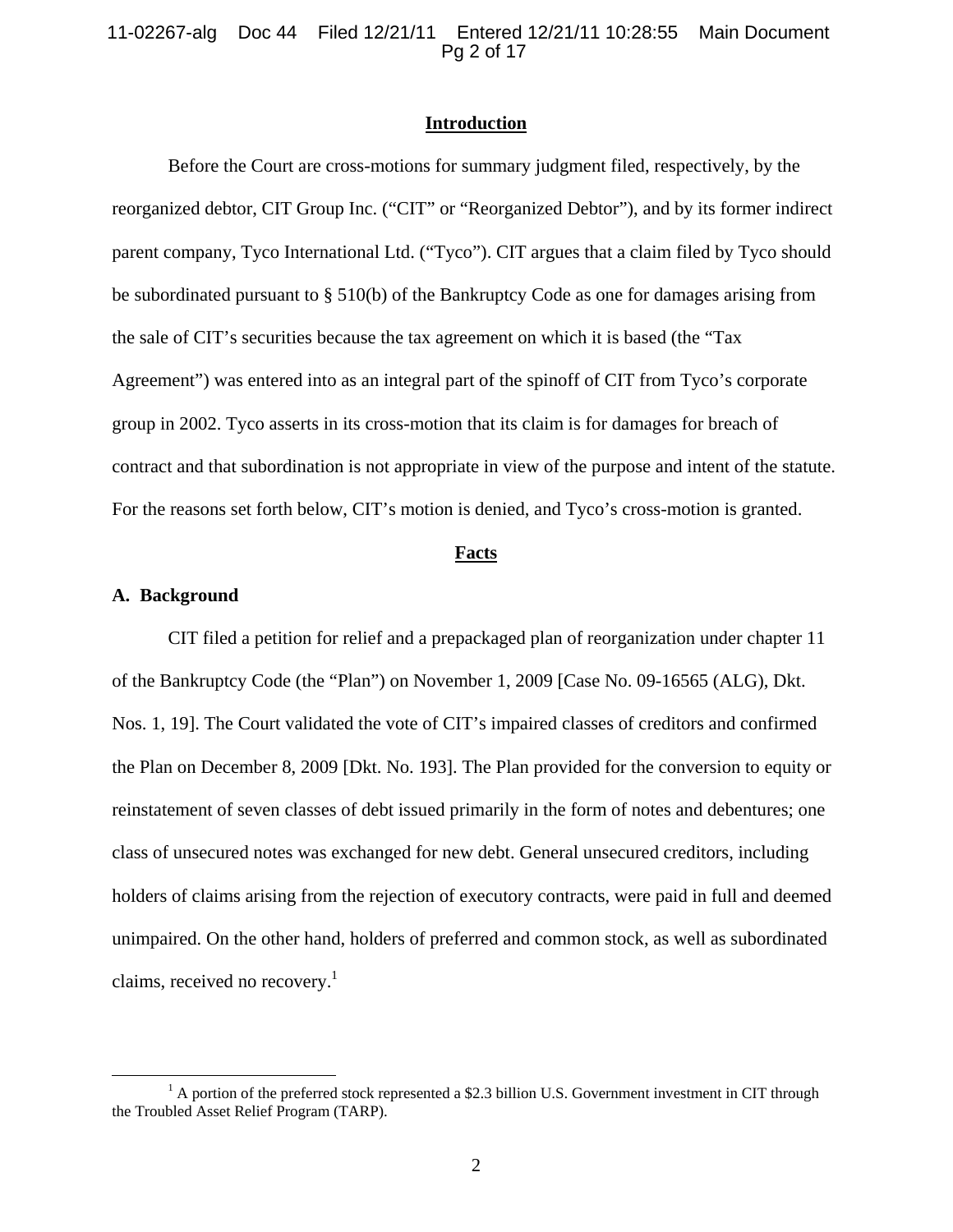# 11-02267-alg Doc 44 Filed 12/21/11 Entered 12/21/11 10:28:55 Main Document Pg 3 of 17

Pursuant to § 365 of the Bankruptcy Code, CIT rejected the Tax Agreement [Dkt. No. 193, ¶ 24]. On January 7, 2010, Tyco filed a proof of claim (the "Tyco Claim") for damages resulting from the rejection. On June 7, 2011, after an agreed standstill period, Tyco invoked an arbitration clause in the Tax Agreement and demanded that damages be determined by an arbitral panel. CIT responded on June 21, 2011 by commencing this adversary proceeding, moving for a temporary restraining order to halt the arbitration and seeking to subordinate the Tyco Claim [Adv. Pro. No. 11-02267 (ALG), Dkt. Nos. 1, 2]. Thereafter, the parties agreed to stay any arbitration proceedings relating to the question of damages, as well as any issues of arbitrability, pending a determination of the question of subordination under § 510(b), as there is no dispute that Tyco will not be entitled to any recovery if the claim is subordinated [Adv. Pro. No. 11- 02267 (ALG), Dkt. No. 14].

#### **B. Undisputed Facts**

As indicated above, this controversy arises in connection with Tyco's former ownership of CIT. On June 1, 2001, a wholly-owned Tyco subsidiary ultimately known as Tyco Capital Holding, Inc. ("TCH") acquired all of the common stock of the predecessor of CIT, then a Nevada corporation ("CIT Nevada"). *CIT SOF* ¶ 3.<sup>2</sup> TCH, also a Nevada corporation, operated solely as a holding company for CIT Nevada. *Tyco SOF* ¶ 3. During TCH's ownership of CIT Nevada, and as a consequence thereof, TCH accrued net operating losses and other federal tax attributes totaling approximately \$794 million (the "TCH NOLs"). *Id.* ¶ 14.

On April 25, 2002, Tyco announced that it intended to divest itself of its equity in CIT Nevada as part of a corporate restructuring. *Id.* ¶ 2, 4. This was effected in three steps: (i) a merger of CIT Nevada and TCH on July 2, 2002 (the "Upstream Merger"); (ii) a merger of this

 $\overline{\phantom{a}}$ <sup>2</sup> References are to the CIT and Tyco Statements of Undisputed Facts, respectively. The facts relied on herein are substantially uncontested by the opposing party.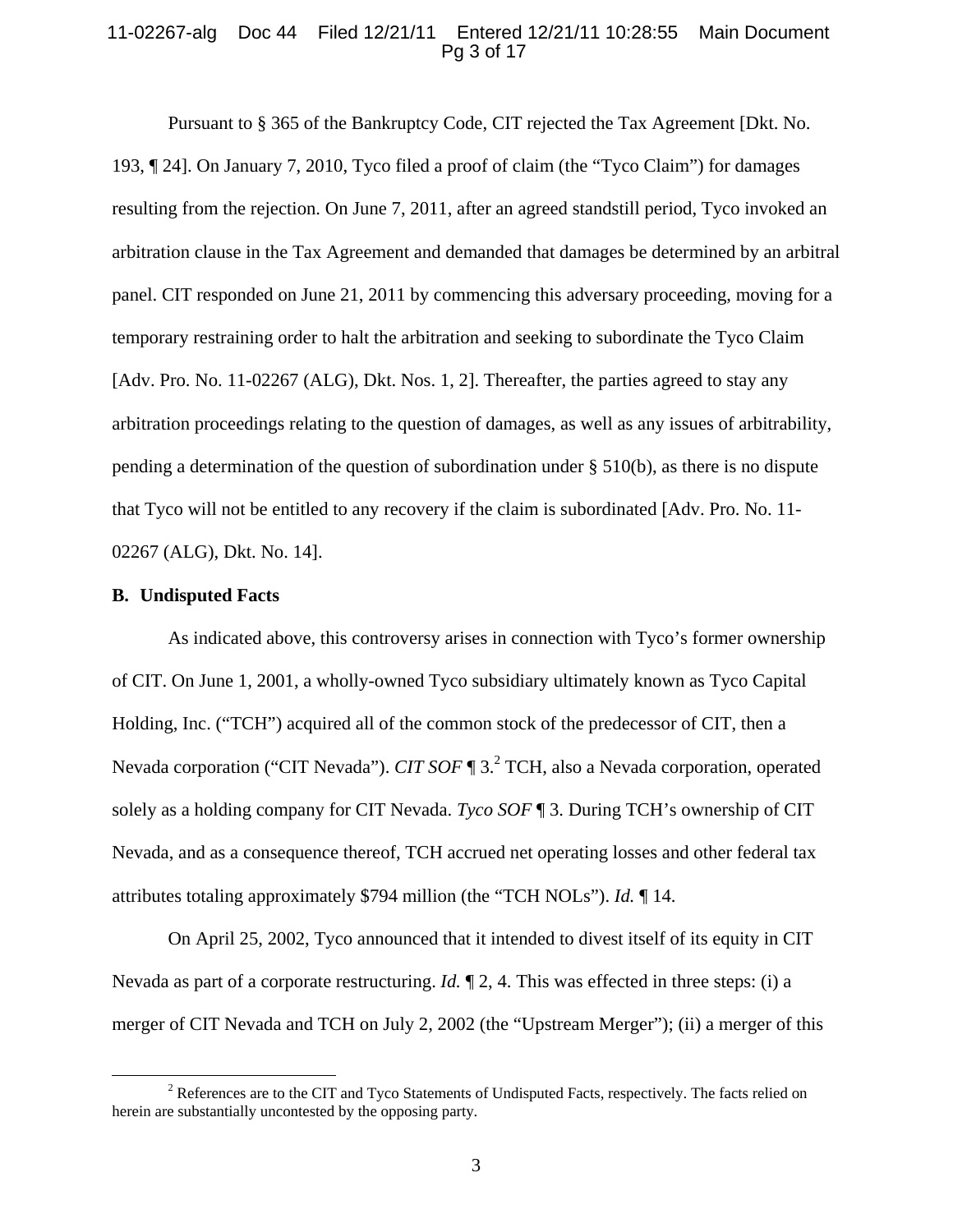### 11-02267-alg Doc 44 Filed 12/21/11 Entered 12/21/11 10:28:55 Main Document Pg 4 of 17

combined entity with a Delaware corporation (the "Delaware Merger" and, with the Upstream Merger, the "Mergers"), creating "new CIT," which survived and succeeded to all the assets and liabilities of both CIT Nevada and TCH and was reorganized in the Plan as the Reorganized Debtor; and (iii) an initial public offering (the "IPO") of the stock of "new CIT" completed on July 8, 2002. *Id.* ¶ 4-6. After the IPO, Tyco ceased to be a shareholder of CIT, a fact disclosed in the IPO prospectus. *Id.* ¶ 7.

The foregoing transactions were documented in a series of agreements that set forth the rights and obligations of CIT and Tyco, regarding, *inter alia*, indemnification, releases, director and officer liability insurance, and termination of intercompany agreements. The parties' agreements regarding tax matters were governed by the Tax Agreement, which had two principal provisions. *See Declaration of John G. Hutchinson*, Exh. 14 (attaching the Tax Agreement). First, Tyco indemnified CIT for any tax liability incurred during the time CIT Nevada was a member of the Tyco group or as a result of the Mergers. Second, and more important for purposes of these motions, CIT agreed to make a payment to Tyco measured by the benefits it achieved from any pre-spinoff tax attributes that it used thereafter. The latter provision was premised on the understanding that, pursuant to applicable law and as a consequence of the Mergers, CIT would emerge from the restructuring with the ability to apply the NOLs accrued during the years of Tyco's ownership against its own future tax liability. *Tyco SOF* ¶ 5. The Tax Agreement contains a formula providing that CIT would pay Tyco the value of any TCH Tax Benefit it received as a result of utilizing such TCH Tax Attributes, plus interest. "TCH Tax Attribute" was defined to include the TCH NOLs, and "TCH Tax Benefit" was defined as the amount of CIT's reduced tax as a result of the use of a TCH Tax Attribute. The Tax Agreement contains an arbitration clause, and Tyco asserted in its demand for arbitration that CIT was liable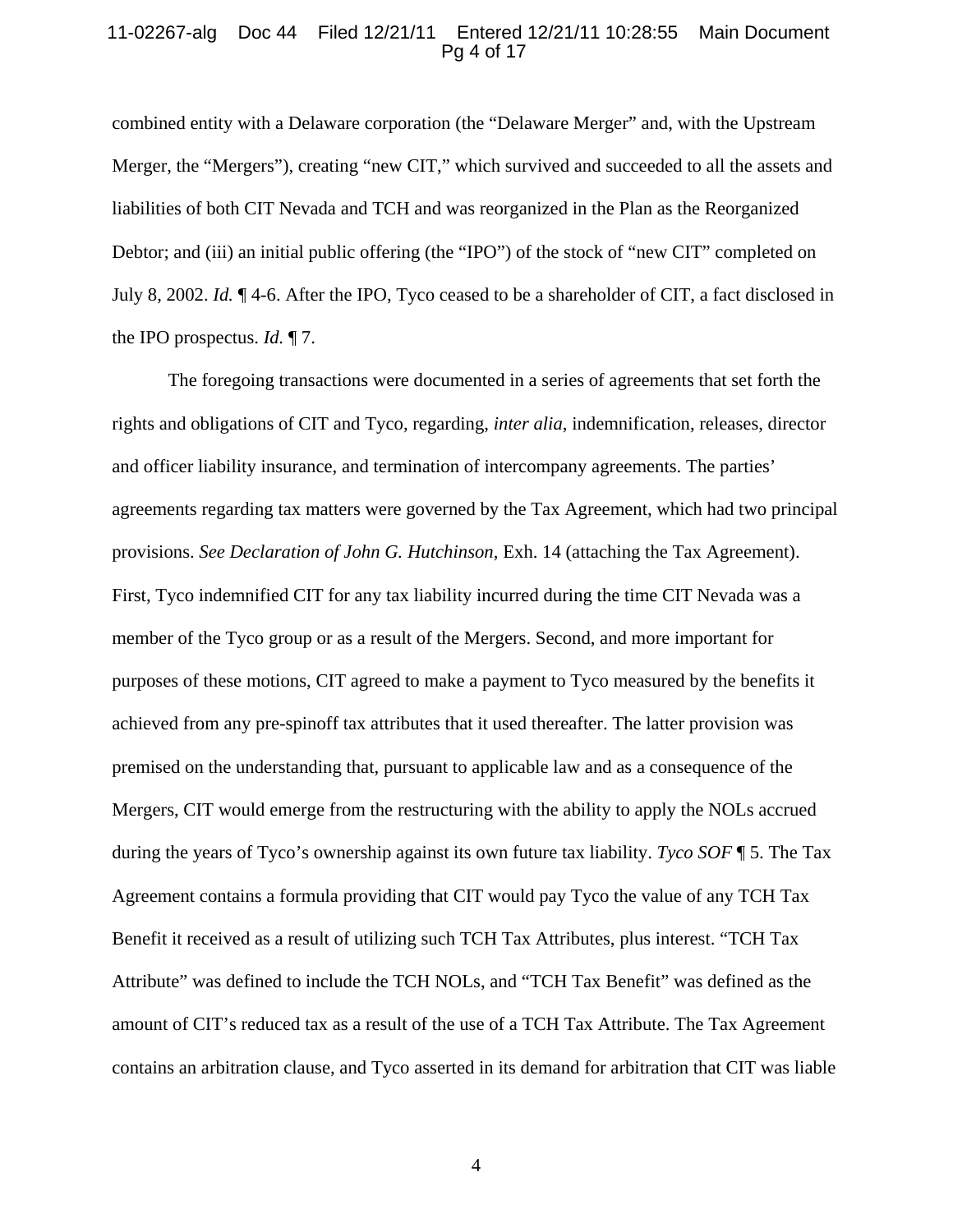### 11-02267-alg Doc 44 Filed 12/21/11 Entered 12/21/11 10:28:55 Main Document Pg 5 of 17

for undetermined damages of approximately \$90 million in respect of the TCH Tax Benefits that it allegedly used. Tyco also asserted that CIT breached other provisions of the Tax Agreement resulting in additional damages of at least \$100 million. *See Hutchinson Declaration*, Exh. 9 (attaching the Notice of Arbitration).

### **Discussion**

# **A. Legal Standard**

Summary judgment under Rule 56, made applicable by Bankruptcy Rule 7056, is proper where "the movant shows that there is no genuine dispute as to any material fact and the movant is entitled to judgment as a matter of law." Fed. R. Civ. P. 56(a); *see also Celotex Corp. v. Catrett*, 477 U.S. 317, 322-23 (1986); *Morenz v. Wilson-Coker*, 415 F.3d 230, 234 (2d Cir. 2005). The moving party bears the burden of demonstrating the absence of any genuine issue of material fact, and all inferences to be drawn from the underlying facts must be viewed in the light most favorable to the party opposing the motion. *Adickes v. S.H. Kress & Co.*, 398 U.S. 144, 157 (1970). A fact is considered material if it might affect the outcome of the suit under governing law. *Anderson v. Liberty Lobby, Inc.*, 477 U.S. 242, 248 (1986). "[S]ummary judgment will not lie if the dispute about a material fact is 'genuine,' that is, if the evidence is such that a reasonable jury could return a verdict for the nonmoving party." *Id.*

The fact that both parties have moved for summary judgment does not establish that there are no material facts in dispute. *See Morales v. Quintel Entm't, Inc.*, 249 F.3d 115, 121 (2d Cir. 2001); *MG Ref. & Mktg., Inc. v. Knight Enters., Inc.*, 25 F. Supp. 2d 175, 180 (S.D.N.Y. 1998). Nevertheless, the Court finds, as the parties have argued, that there are no genuine disputes regarding material facts and, accordingly, the issue presented can be resolved on the existing record.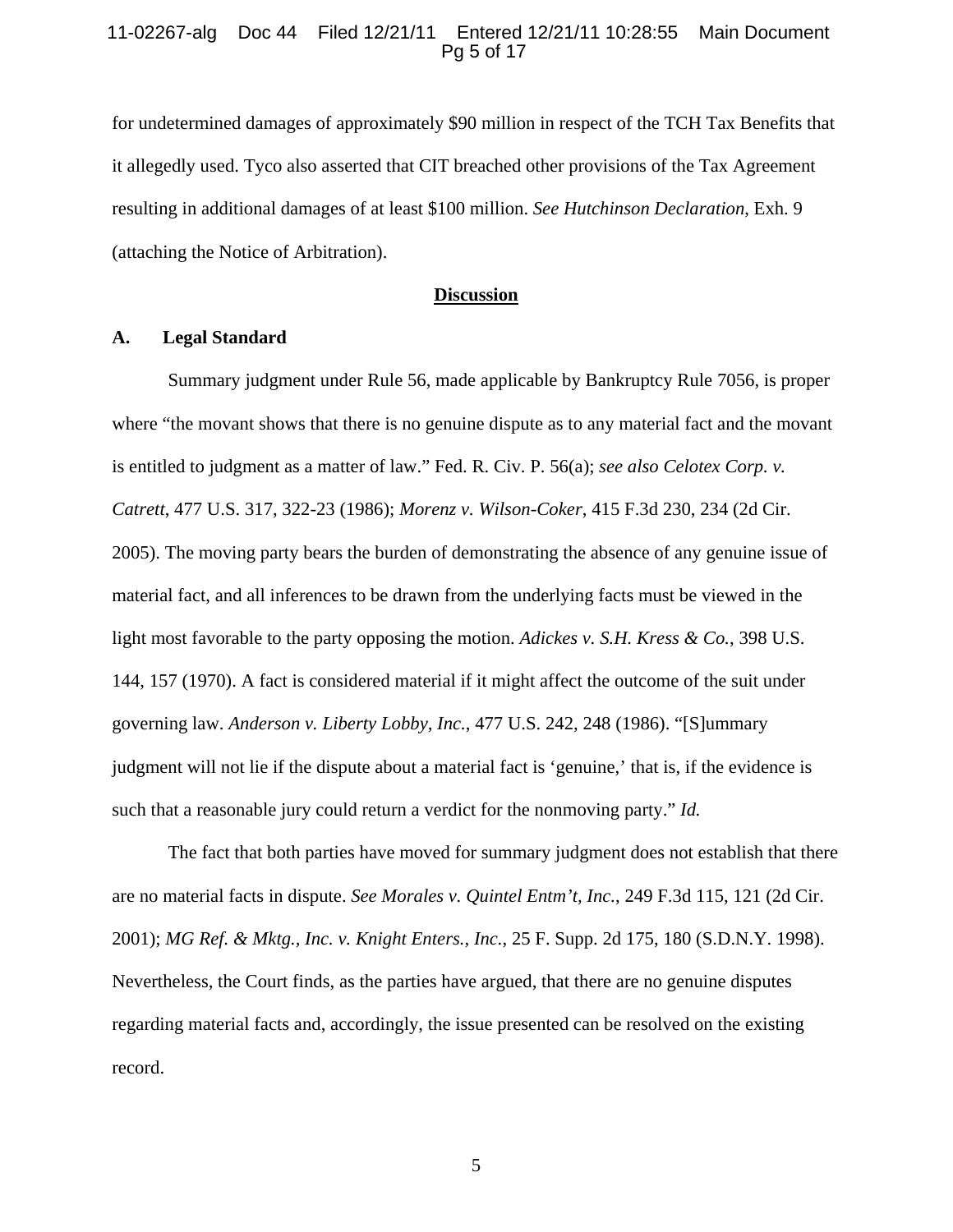# 11-02267-alg Doc 44 Filed 12/21/11 Entered 12/21/11 10:28:55 Main Document Pg 6 of 17

# **B. Subordination under 11 U.S.C. § 510(b)**

The sole issue before the Court is whether the Tyco Claim comes within the ambit of §

510(b) of the Bankruptcy Code, which provides:

For the purpose of distribution under this title, a claim arising from rescission of a purchase or sale of a security of the debtor or of an affiliate of the debtor, for damages arising from the purchase or sale of such a security, or for reimbursement or contribution allowed under section 502 on account of such a claim, shall be subordinated to all claims or interests that are senior to or equal the claim or interest represented by such security, except that if that if such security is common stock, such claim has the same priority as common stock.

11 U.S.C. § 510(b) (2006). Neither party argues that the Tyco Claim is one arising directly from fraud in connection with the purchase or sale of a security, or is a claim for rescission or reimbursement or contribution on account of such a claim. On the other hand, neither party disputes that there was a sale of CIT's common stock in connection with the spinoff, that such stock is a "security" as defined in Bankruptcy Code § 101(49), and that the Tax Agreement has some connection with the stock issuance. The issue is whether the Tyco Claim, based on the rejection of a tax agreement executed by an affiliated seller in a corporate restructuring that included a stock issuance, is one for damages "arising from" the sale of a security and is therefore subject to subordination under § 510(b).

# **1. The Construction of § 510(b)**

The leading case and only published decision of the Second Circuit on § 510(b) is *Rombro v. Dufrayne (In re Med Diversified)*, 461 F.3d 251 (2d Cir. 2006). There, the issue was whether a claim for fraudulent inducement and breach of contract for failure to issue common stock in the debtor in exchange for the plaintiff's shares in another company was one "arising from" an agreement to purchase or sell a security. The Circuit Court held that the term "arising from" the purchase or sale of a security could be read broadly, as encompassing the transaction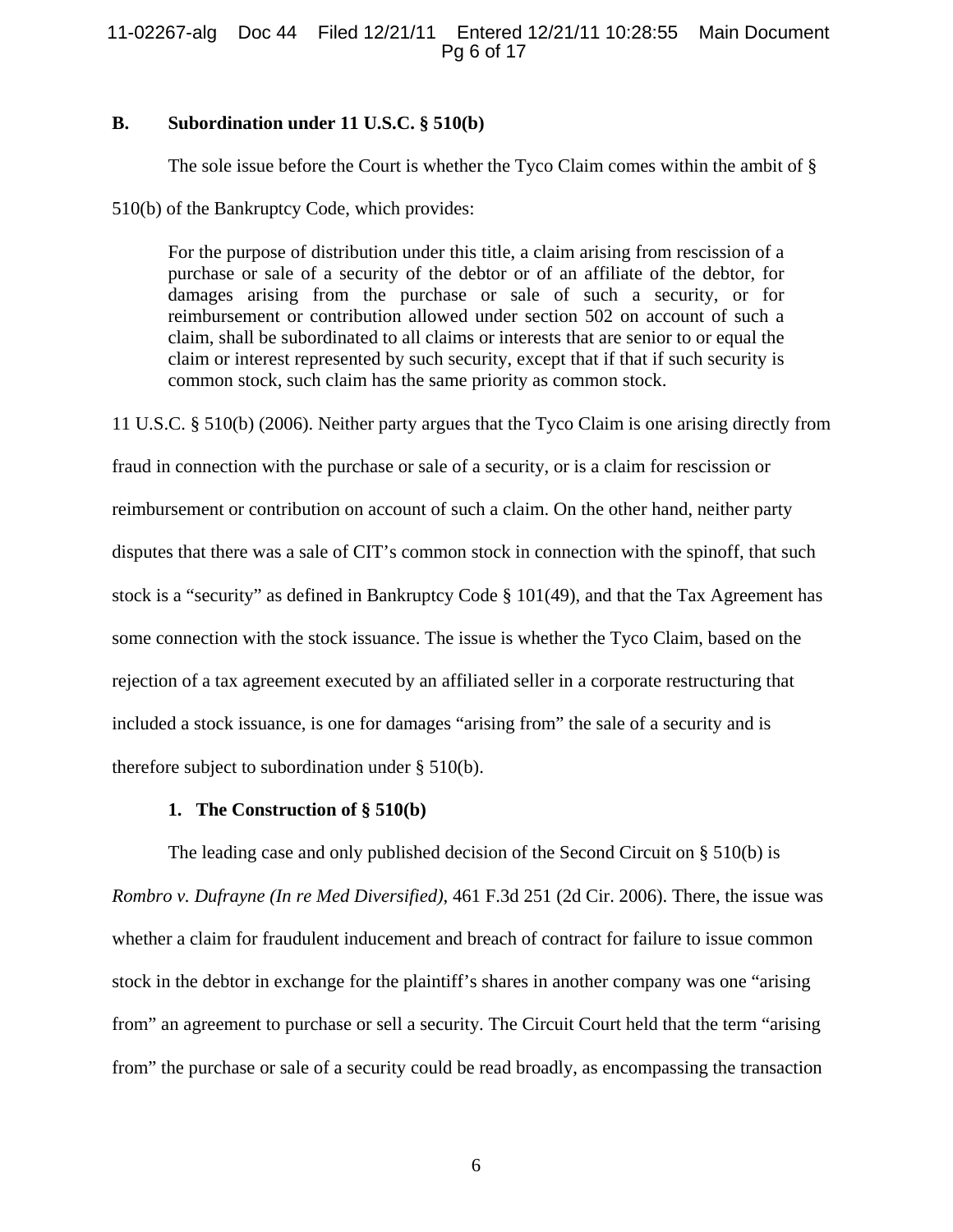# 11-02267-alg Doc 44 Filed 12/21/11 Entered 12/21/11 10:28:55 Main Document Pg 7 of 17

at issue there, or narrowly, as excluding the contract claim of the plaintiff. The Court held that the intent and purpose of the statute would have to be canvassed in order to construe the phrase "arising from" and apply it to the facts of the case. *Id.* at 255.

To examine the intent and purpose of the statute, the Second Circuit began its analysis with the House Report on the 1978 Bankruptcy Reform Act, which cited with approval a 1973 article by John J. Slain and Homer Kripke, *The Interface Between Securities Regulation and Bankruptcy – Allocating the Risk of Illegal Securities Issuance Between Securityholders and the Issuer's Creditors*, 48 N.Y.U. L. Rev. 261 (1973) ("Slain & Kripke"). *Id.* at 255-56 (citations omitted). As the *Med Diversified* Court found, Slain and Kripke argued, and Congress agreed when it adopted § 510(b), that claims should be subordinated if the claimant " $(1)$  took on the risk and return expectations of a shareholder, rather than a creditor, or (2) seeks to recover a contribution to the equity pool presumably relied upon by creditors in deciding whether to extend credit to the debtor." *Id.* at 256. The Court concluded that the claimant in *Med Diversified* took on the "risk and return expectations of a shareholder" because he "bargained not for cash but to become a stockholder in the debtor. … [H]e became bound by the choice he made to trade the relative safety of cash compensation for the upside potential of shareholder status—the very choice highlighted by Slain and Kripke." *Id.* The Circuit Court recognized that the debtor in *Med Diversified* never actually issued any stock to the plaintiff and that potential creditors could not have relied on his investment as an equity cushion, but that "Congress and the courts have clearly elevated the issue of risk [rather than creditor reliance] to the fore." *Id.* at 259 (alteration in original), quoting *In re Enron Corp.*, 361 B.R. 141, 166 n.21 (Bankr. S.D.N.Y. 2006). The Circuit Court ultimately subordinated the plaintiff's contract claim.<sup>3</sup>

 $\frac{1}{3}$  $3$  The only other reported Second Circuit decision construing  $\S$  510(b) is its summary order affirming a District Court oral opinion that in turn affirmed a decision of this Court. *See Waltzer v. Nisselson (In re MarketXT*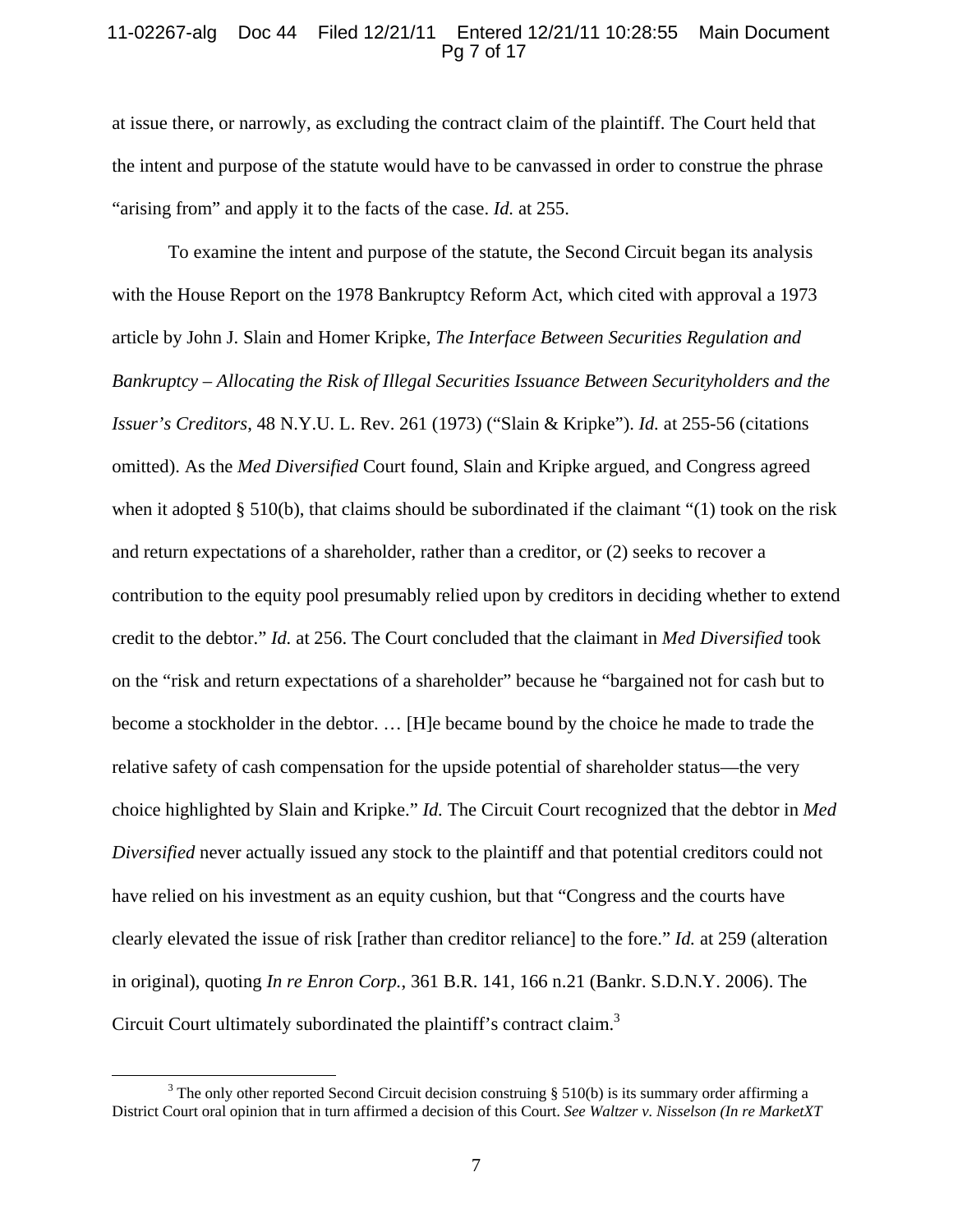# 11-02267-alg Doc 44 Filed 12/21/11 Entered 12/21/11 10:28:55 Main Document Pg 8 of 17

As the Second Circuit noted in *In re Med Diversified*, other Court of Appeals decisions use the same principles to construe §510(b). For example, the Third Circuit, in *Baroda Hill Investments, Inc. v. Telegroup, Inc. (In re Telegroup, Inc.)*, 281 F.3d 133 (3rd Cir. 2002), subordinated a claim arising from breach of an agreement to use best efforts to register stock because the claimants were "equity investors seeking compensation for a decline in the value of Telegroup's stock…." *Id.* at 142. Even though the claimants apparently never intended to purchase a long-term stake in the debtor, the Third Circuit parsed the legislative history and subordinated the claims because "claimants retained the right to participate in corporate profits if Telegroup succeeded…[and] § 510(b) prevents them from using their breach of contract claim to recover the value of their equity investment in parity with general unsecured creditors." *Id.* The Court held that "the *policies* underlying § 510(b) require resolving the textual ambiguity in favor of subordinating [the] claims." *Id.* (emphasis added).

CIT relies heavily on *In re Telegroup* for the proposition that a causal connection between the claim and a securities transaction is enough to require subordination. It quotes the statement that "the text of  $\S 510(b)$  is reasonably read to encompass the claims in this case, since the claims would not have arisen but for the purchase of [the debtor's] stock and allege a breach of a provision of the stock purchase agreement." *Id.* at 138. Even assuming that in this case a breach of the Tax Agreement constituted a breach of the stock purchase agreement, the *Telegroup* Court did not hold that a but-for relationship was sufficient to foreclose textual

 $\overline{a}$ 

*Holdings Corp.)*, 346 Fed. App'x 744 (2d Cir. 2009) (summary order), affirming Oral Opinion of Judge Cedarbaum, Case No. 08-cv-05963 (S.D.N.Y. Oct. 30, 2008) (memo endorsed order at ECF No. 11), affirming 2008 Bankr. Lexis 1562 (Bankr. S.D.N.Y. May 22, 2008). The Circuit Court examined both the "plain meaning" of the statute and "the policy rationales cited…in *In re Med Diversified*" in concluding that a securities fraud claim should be subordinated. It expressly found that "either the risk-expectations or equity-pool rationale is sufficient" for a court to require subordination under *In re Med Diversified*. 346 Fed. App'x at 746.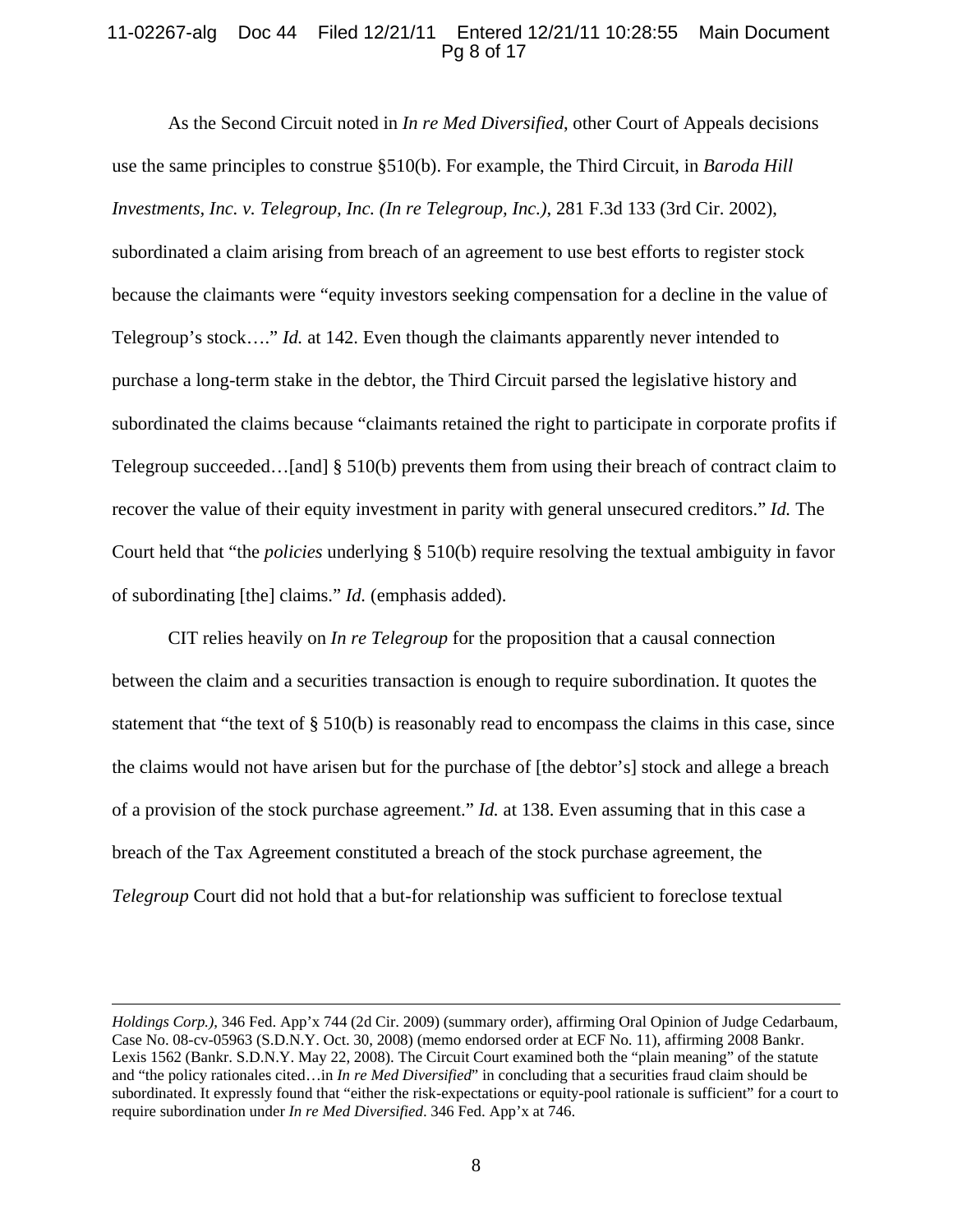### 11-02267-alg Doc 44 Filed 12/21/11 Entered 12/21/11 10:28:55 Main Document Pg 9 of 17

ambiguity or require subordination without an examination of the policies underlying the statute. *See id.* 

Similarly, the Tenth Circuit, in *Allen v. Geneva Steel Co. (In re Geneva Steel Co.)*, 281 F.3d 1173 (10th Cir. 2002), subordinated a claim for fraud in deceiving a shareholder into holding and not selling his securities because the claimant, "having watched his investment gamble turn sour," was seeking to shift his losses onto creditors. *Id.* at 1180. The Court examined "the statute's purposes and objectives" and determined that "a fraudulent retention claim involves a risk only the investors should shoulder." *Id.*, quoting *In re Granite Partners, L.P.*, 208 B.R. 332, 342 (Bankr. S.D.N.Y. 1997). The Ninth Circuit, in *American Broadcasting Systems, Inc. v. Nugent (In re Betacom of Phoenix, Inc.)*, 240 F.3d 823 (9th Cir. 2001), likewise subordinated a claim arising from breach of an obligation to deliver stock as part of the consideration under a merger agreement because "investors and creditors have different expectations. Even if an investor never receives her promised shares, she entered into the investment with greater financial expectations than the creditor." *Id.* at 830.

CIT urges that "the Tyco Claim arises directly from the sale of CIT's shares through the IPO because it asserts damages for the purported breach of one of the principal contracts executed in connection with the sale of the shares" and, therefore, comes within the scope of § 510(b). *CIT's Memorandum of Law* 19 ("CIT Memo"). There is no question that the Tax Agreement has a nexus to the issuance of the stock in the IPO in that both were agreed to in connection with the spinoff of CIT from Tyco. As the foregoing cases demonstrate, however, the existence of a mere "connection" between the claim and the purchase or sale of a security is not enough to support a finding that the claim "arises from" the purchase or sale and should be subordinated unless the purposes of the statute would be served thereby. As the Second Circuit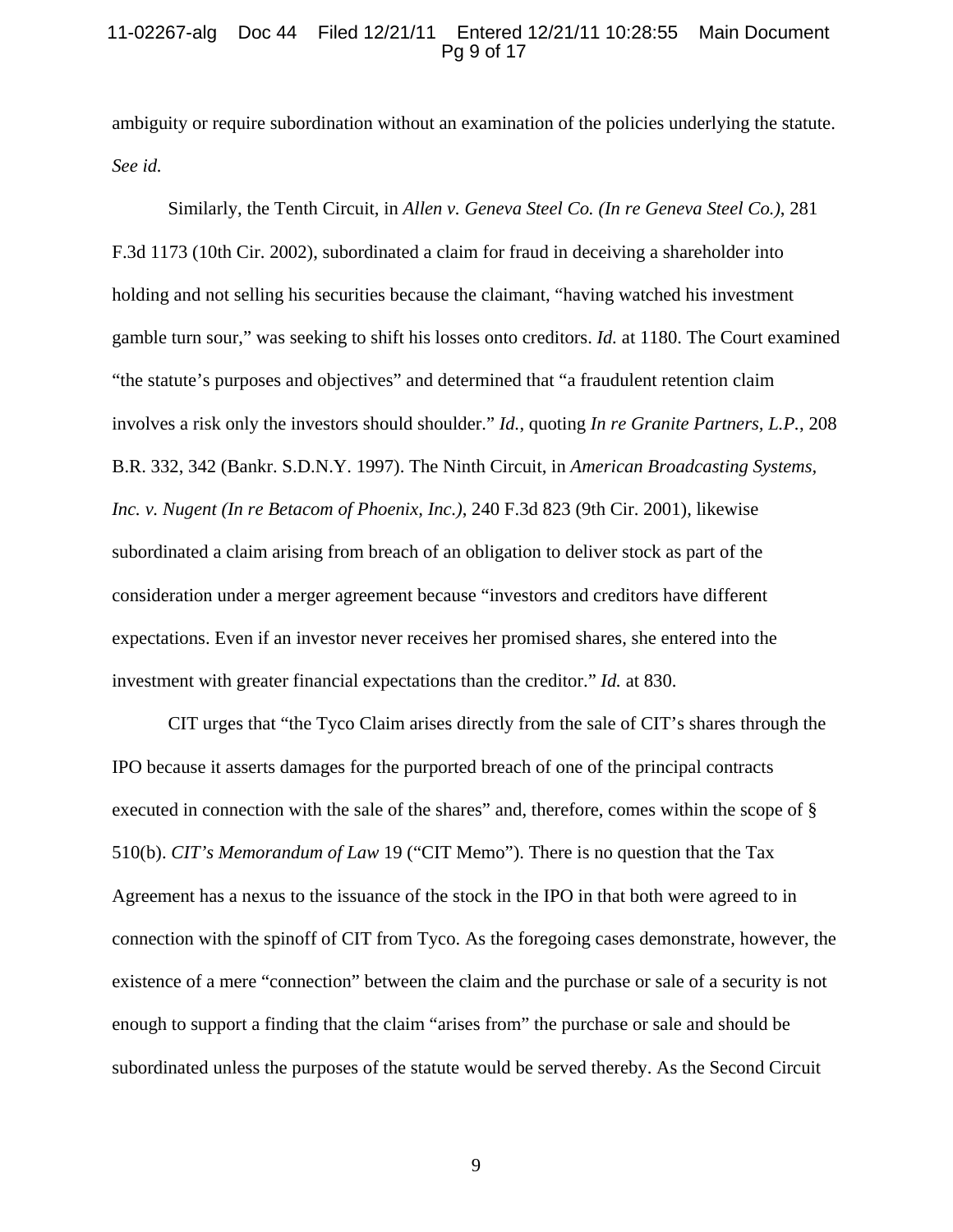### 11-02267-alg Doc 44 Filed 12/21/11 Entered 12/21/11 10:28:55 Main Document Pg 10 of 17

held in *In re Med Diversified*, the real question is whether the claimant bargained for the risks and rewards of a holder of equity rather than a holder of debt. Based on the present record, and as further discussed below, it is clear that Tyco contracted for the status of a creditor and not a holder of equity.

CIT also relies on *In re International Wireless Communications Holdings, Inc.*, 257 B.R. 739 (Bankr. D. Del. 2001), to support its theory that the Tax Agreement was so integral a part of the IPO as to be a part of the securities offering itself, thereby bringing the Tyco Claim within the statute. *CIT Memo* 21-22. That case subordinated a claim derived from the breach of a supplement to a share purchase agreement requiring the issuer to conduct an IPO within a certain period of time. *In re International Wireless*, 257 B.R. at 749. The Court held that the fact that the purchase agreement and supplement were "separate documents executed at different times [was] irrelevant." *Id.* at 743. *International Wireless* does not, however, help CIT's argument. The Tax Agreement here was arguably an integral part of the IPO, but it was not, as was the case in *International Wireless*, merely a supplement to a share purchase agreement. In *International Wireless*, "[t]he Supplement was an agreement by [the debtor] to assure [the claimant]...that the [debtor's] stock had a sufficient value," and the Court concluded that the original purchase agreement incorporated the terms of the Supplement, so a breach of one was a breach of the other. *Id.* at 743.

#### **2. Equity's Expected Risks and Returns**

As did the Second Circuit in *In re Med Diversified*, "we must look outside the text of the statute to determine its intended meaning." 461 F.3d at 255 (citation and quotation marks omitted). The Court held there that the principal policy rationale requires subordination of claims where the claimant contracted for the risks and rewards of an equity investor rather than a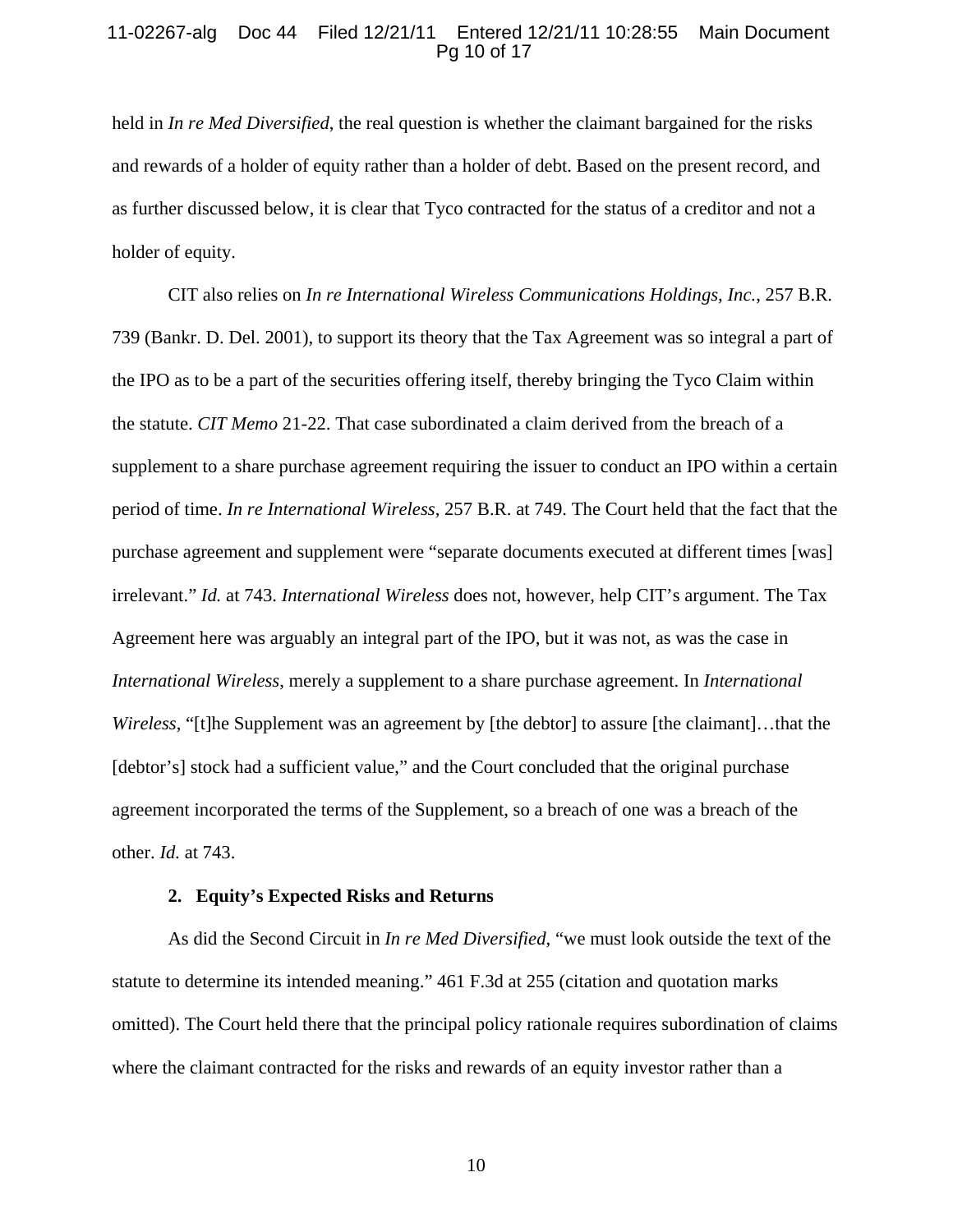# 11-02267-alg Doc 44 Filed 12/21/11 Entered 12/21/11 10:28:55 Main Document Pg 11 of 17

creditor. *Id.* at 259. The crucial difference between creditor and investor expectations is that "[t]he creditor can only recoup her investment; the investor expects to participate in firm profits." *In re Betacom*, 240 F.3d at 830, quoted in *In re Med Diversified*, 461 F.3d at 257. The logic for subordinating claims held by investors and not creditors is that of the absolute priority rule, namely that those who enjoy the right to unlimited residual profits from an enterprise should bear the greater risk from insolvency. *In re Telegroup*, 281 F.3d at 139-40. As the Court held in *In re Kaiser Group International, Inc.*, 260 B.R. 684 (Bankr. D. Del. 2001), *aff'd sub nom. Pippen v. Kaiser Group Int'l, Inc. (In re Kaiser Group Int'l, Inc.)*, 2001 U.S. Dist. LEXIS 25574 (D. Del. Nov. 29, 2001), "the most important aspect of [equity] ownership [is] the right to share in any profits of the Debtors or increase in their enterprise value (through appreciation in the value of the stock)." *Id.* at 689. By contrast, "[e]ven if the business prospers, the creditor anticipates no more than the repayment of his fixed debt." *In re Granite Partners*, 208 B.R. at 336, citing Slaine & Kripke, 48 N.Y.U. L. Rev. at 286-87.

On its face, the Tax Agreement provides Tyco with a contractual recovery that is not an unlimited interest in CIT's residual profits. CIT argues that Tyco assumed (or retained) the risk profile of a shareholder in the Tax Agreement because (1) the potential upside to Tyco was undefined and (2) any payments to Tyco were dependent on CIT's future revenues. *CIT Memo* 25-27. As to the first point, Tyco admits that payments from CIT under the Tax Agreement were variable.<sup>4</sup> It is clear, however, that a fixed or variable rate of return and the manner in which payments are measured are not dispositive on the question of the class of risks and rewards assumed by the claimant. For example, in *Racusin v. American Wagering, Inc. (In re American* 

 $\frac{1}{4}$ <sup>4</sup> Tyco calculates that the total return could range from zero to approximately \$278 million, assuming a corporate tax rate of 35% and the use by CIT of approximately \$794 million of TCH NOLs, with the product of the two being the maximum potential tax benefit to CIT, which would then be payable to Tyco under the Tax Agreement.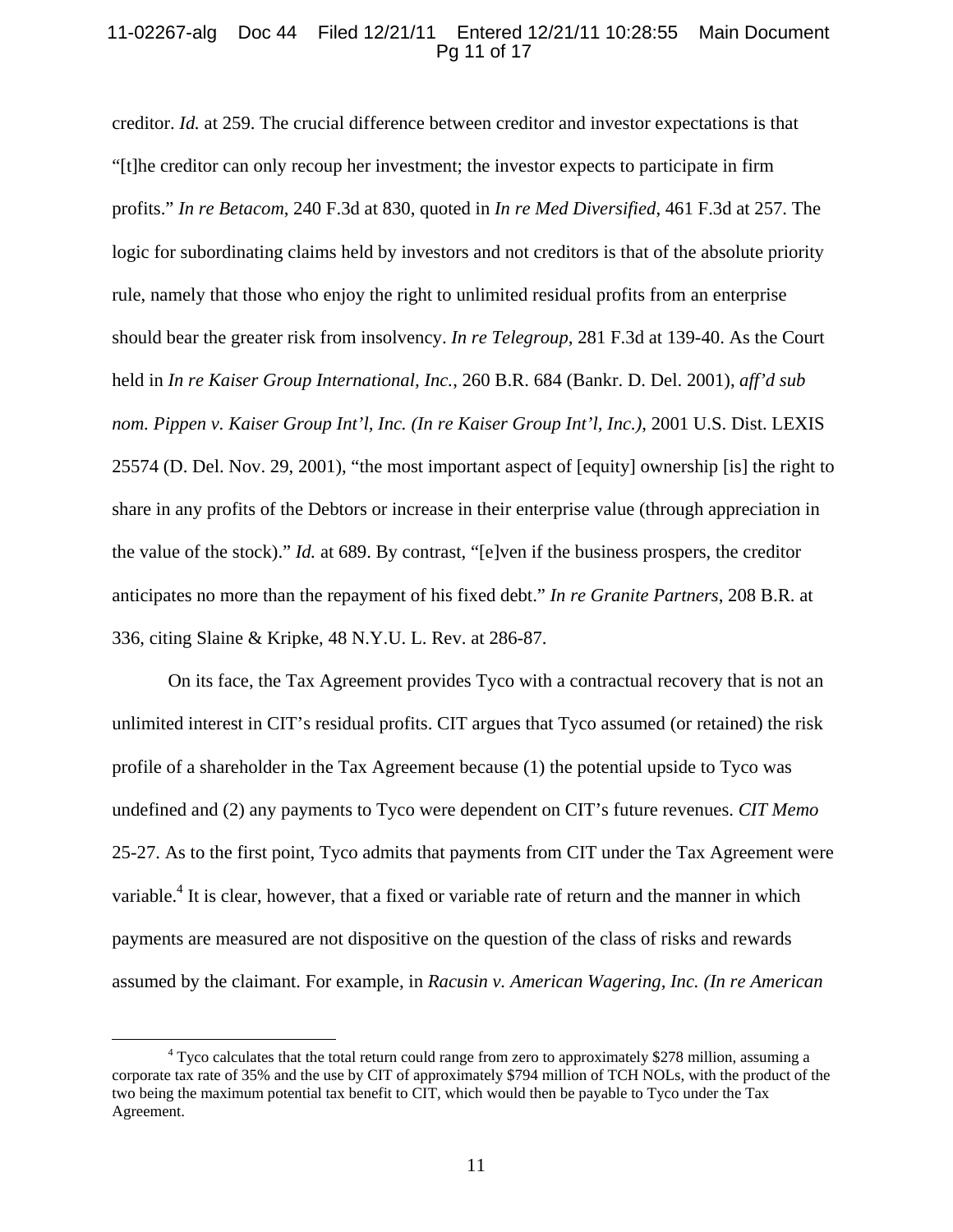# 11-02267-alg Doc 44 Filed 12/21/11 Entered 12/21/11 10:28:55 Main Document Pg 12 of 17

*Wagering, Inc.)*, 493 F.3d 1067 (9th Cir. 2007), the Ninth Circuit declined to subordinate a claim based on a judgment for compensation owed to the debtor's financial advisor in connection with an IPO. Even though part of the claim was valued based on the debtor's future stock price, the Court concluded that the holder of the claim did not bargain to become a shareholder, stating, "[A]lthough Racusin's compensation was to be *valued* on the basis of the debtors' share price upon completion of the IPO, the contract did not provide for that compensation in the form of shares. His potential to earn greater profits as a shareholder thus did not exist." *Id.* at 1072.

Similarly, in *In re NationsRent, Inc.*, 381 B.R. 83 (Bankr. D. Del. 2008), the debtor had acquired claimant's companies in exchange for stock, cash, promissory notes, and "Make-Whole Amount[s]…based upon the value of the common stock of Debtors on the third anniversary of the acquisition." *Id.* at 86. As to the Make-Whole Amounts, the *NationsRent* Court found § 510(b) inapplicable since the claims based on them were

not [for] "damages" arising from or caused by fraud, a securities violation or as an obligation which Debtors undertook in connection with the issuance of stock. The Court is persuaded that the Make-Whole Amounts are simply that, namely, claims to recover payment due under agreements of sale of businesses. The Make-Whole Claimants were not investors, nor were they speculating on the success of the Debtors. Instead, the Make-Whole Amounts exist to provide the Seller Claimants with their bargained for sales price. The Make-Whole Amounts are deferred compensation with a formula which serves as a damage buffer.

*Id.* at 92. Again, in *Raven Media Investments, LLC v. DirecTV Latin America, LLC (In re DirecTV Latin Am., LLC)*, 2004 U.S. Dist. LEXIS 2425 (D. Del. Feb. 4, 2004), the Court declined to subordinate a claim arising from a membership interest put agreement where the value of the put was tied to an arbitrary number and not the enterprise value of the debtor. The Court also found it significant that the claimant had no right to participate in management or any other indicia of ownership associated with share ownership. *Id.* at \*11. "[T]he transaction's structure clearly show[ed] that Raven did not seek to hold an equity interest [in the debtor]." *Id.*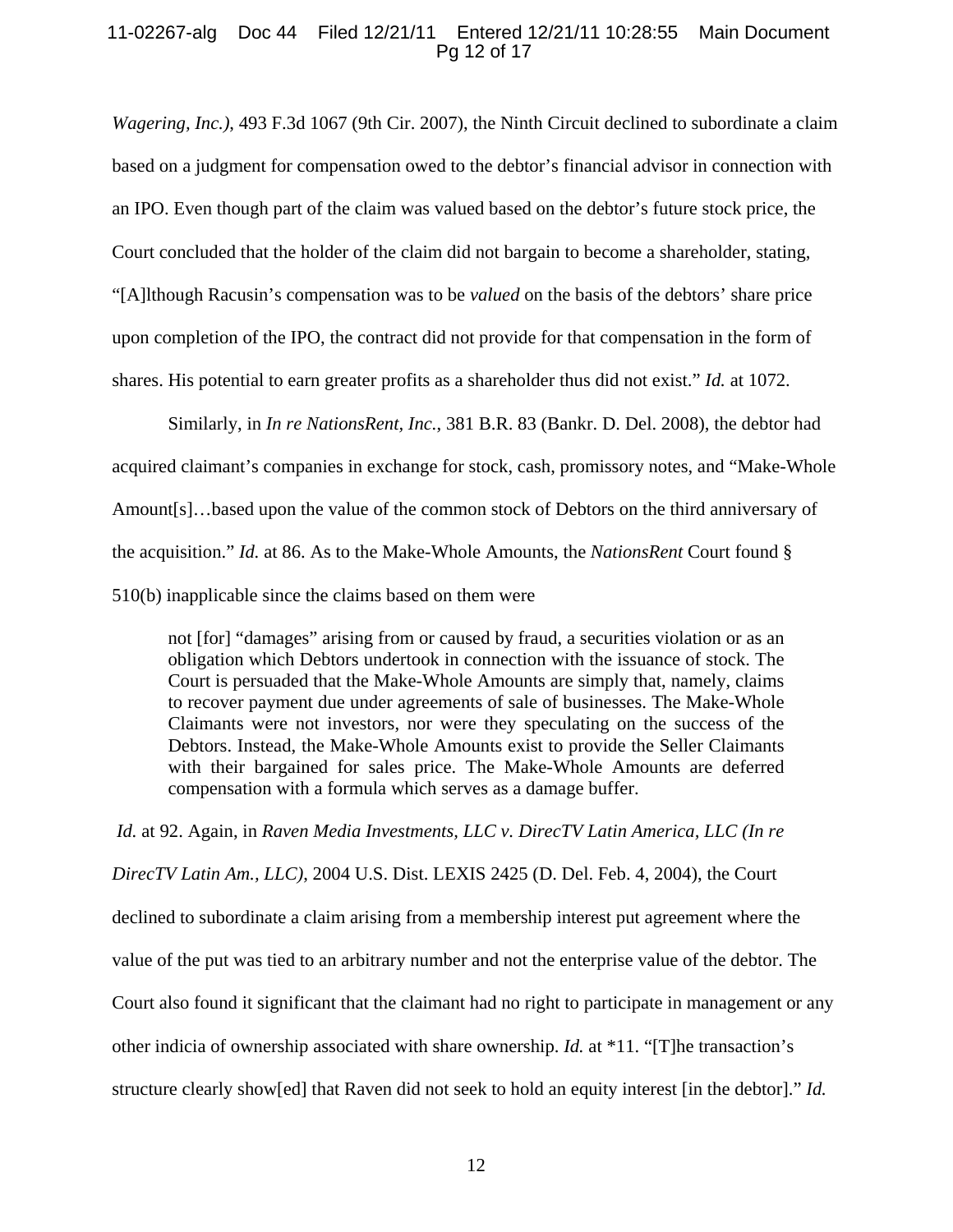### 11-02267-alg Doc 44 Filed 12/21/11 Entered 12/21/11 10:28:55 Main Document Pg 13 of 17

The Tyco Claim is similar to the claims in these cases: it arises from a Tax Agreement that provides for payments in the future based on a variable metric, but it does not include an interest in the firm's future equity value or management. When the Tax Agreement is viewed as a whole, with both the tax indemnification rights for CIT and the TCH NOL reimbursement rights for Tyco, it resembles an exchange as part of a corporate sale with consideration being paid over time and in to-be-determined amounts. Although the amount owed to Tyco under the Tax Agreement was based on CIT's future revenues and thus on financial metrics that might correlate with share price, Tyco could not have expected a return similar to that of shareholders, who as the residual owners of a corporate enterprise are entitled to share in profits *with no limitation*. The expectations of shareholders are not tied to taxable income, a technical concept, but to overall profits generating dividends or causing a rise in share price. Neither the availability of profits for dividends nor an increase in share price would necessarily result in increased payments to Tyco, and it is equally accurate to describe Tyco's rights in the TCH NOLs as a participation in the tax consequences of past losses rather than in future gains.

It is also worth noting that there is nothing inherent in an interaffiliate tax agreement that would justify treating Tyco's interest like equity. In general, tax sharing agreements are enforced in bankruptcy and create contractual debtor-creditor relationships. *See, e.g.*, *Resolution Trust Corp. v. Franklin Savs. Corp. (In re Franklin Savs. Corp.)*, 182 B.R 859 (D. Kan. 1995) (tax agreement language governing reimbursement by parent of tax refunds attributable to subsidiary operations intended to create a receivable); *Superintendent of Ins. v. First Cent. Fin. Corp. (In re First Cent. Fin. Corp.*), 269 B.R. 481 (Bankr. E.D.N.Y. 2001) (debtor-creditor, rather than agency or trust, relationship existed under tax agreement providing that debtor holding company pay subsidiaries to the extent losses attributable to them were utilized in consolidated returns);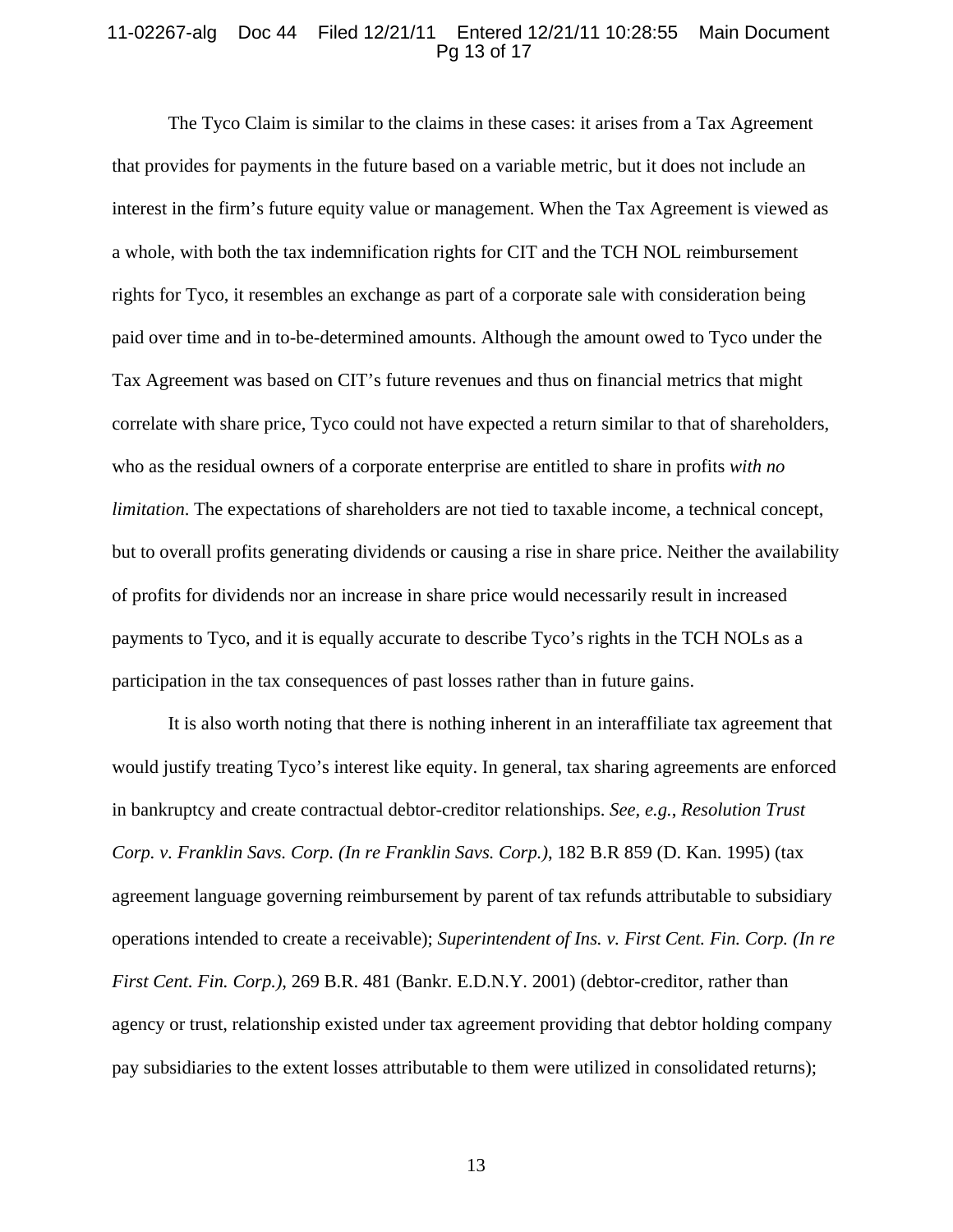### 11-02267-alg Doc 44 Filed 12/21/11 Entered 12/21/11 10:28:55 Main Document Pg 14 of 17

*Team Fin. Inc. v. FDIC (In re Team Fin., Inc.)*, 2010 Bankr. LEXIS 1493 (Bankr. D. Kan Apr. 27, 2010) (debtor-creditor relationship existed where tax agreement created obligations for (i) debtor parent, which filed consolidated tax returns, to pay tax refunds attributable to non-debtor subsidiaries' NOLs to the subsidiaries, and (ii) subsidiaries to pay debtor their respective tax liabilities). CIT offers no justification for the Court to treat the Tax Agreement differently or as a disguised equity interest.

It is recognized, as CIT argues, that "nothing in § 510(b)'s text requires a subordinated claimant to be a shareholder." *In re Betacom*, 240 F.3d at 829 (citations omitted); *see also In re Med Diversified*, 461 F.3d at 258 (same). However, cases that have held that shareholder status is not necessary for subordination have invariably been grounded on the deprivation of the opportunity to become a shareholder. *See, e.g.*, *In re Med Diversified*, 461 F.3d 251 (subordinating claim arising from failure to issue securities pursuant to severance agreement); *In re Betacom*, 240 F.3d 823 (subordinating claim arising from failure to deliver stock pursuant to merger agreement); *In re PT-1 Commc'ns, Inc.*, 304 B.R. 601 (Bankr. E.D.N.Y. 2004) (subordinating claim based on failure to issue stock). The fact that the Tax Agreement was part of a set of agreements between corporate affiliates on the sell side executed to facilitate the IPO, but that the IPO was the actual sale of the Reorganized Debtor's securities by CIT to third-party purchasers, puts the Tyco Claim outside even a broad reading of the statute. The Court has not uncovered a case of subordination under §510(b) where the purchaser has not sought recovery against the seller, or *vice versa*, or where a third party has not sought recovery under the "reimbursement or contribution" clause. Representative third party § 510(b) cases include *In re Mid-American Waste Systems, Inc.*, 228 B.R. 816 (Bankr. D. Del. 1999), where the Court subordinated indemnification claims filed by (i) the underwriter in the debtor's public securities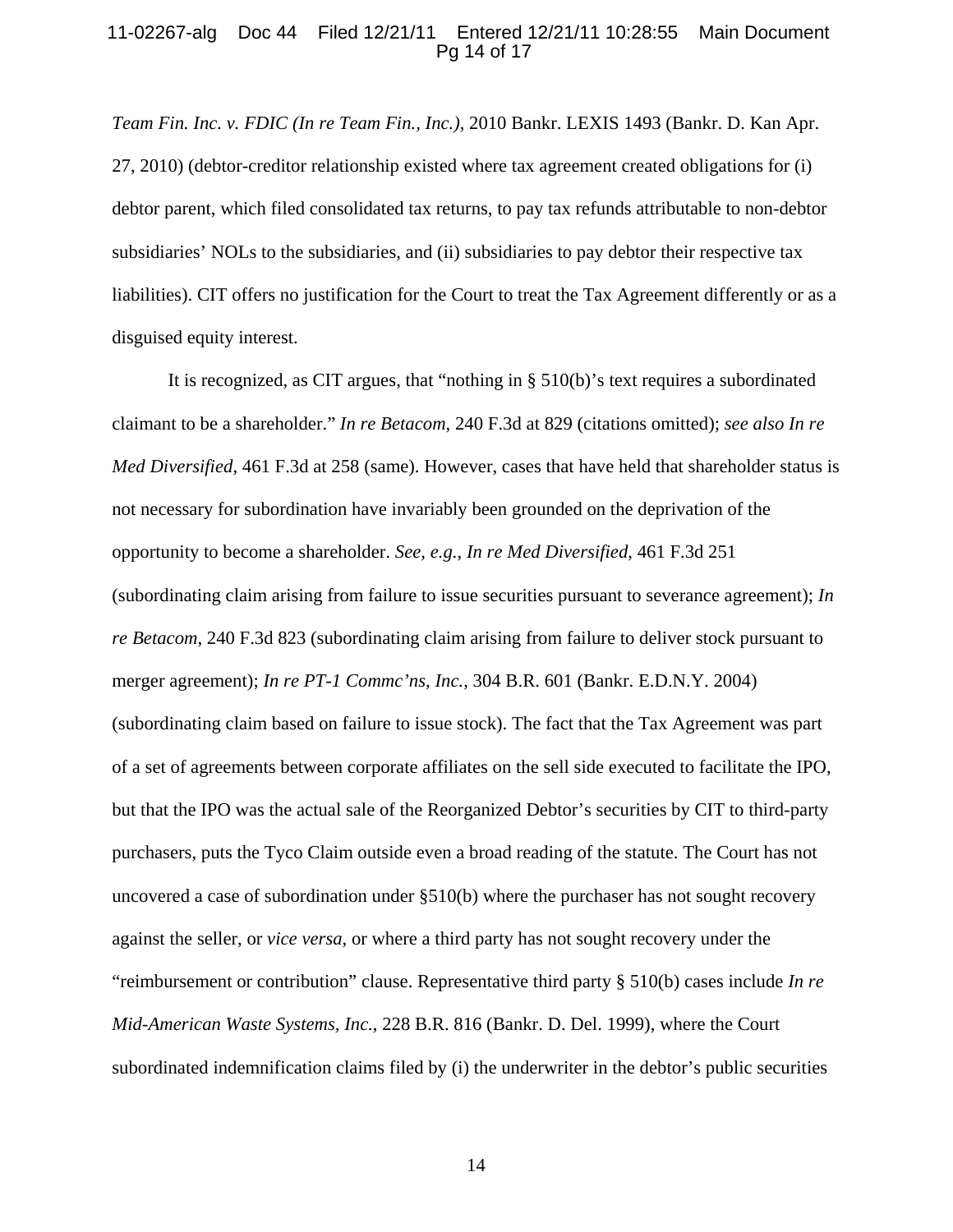## 11-02267-alg Doc 44 Filed 12/21/11 Entered 12/21/11 10:28:55 Main Document Pg 15 of 17

offering pursuant to contract and (ii) directors and officers pursuant to the debtor's certificate of incorporation and Delaware corporate law; *Official Comm. of Creditors Holding Unsecured Claims v. PaineWebber Inc. (In re De Laurentiis Entm't Grp., Inc.)*, 124 B.R. 305 (C.D. Cal. 1991) (subordinating contractual indemnification asserted by underwriter in defending securities law claims arising out of public offering); and *In re Touch Am. Holdings*, 381 B.R. 95 (Bankr. D. Del. 2008) (subordinating statutory indemnification claim asserted by directors and officers). In the present case, Tyco, the arguable seller of securities, is not suing the buyer, or *vice versa*, and there is no claim for reimbursement or contribution.

CIT cites no authority that subordinates a claim under  $\S 510(b)$  merely because it was derived from an equity interest that was exchanged for a debt interest in the distant past. In fact, there is substantial authority that a former shareholder can divest itself of a debtor's shares in exchange for a contractual payment obligation without being subject to subordination under §510(b). Courts are concerned with "the temptation to lay aside the garb of a stockholder, on one pretense or another, and to assume the role of a creditor…and all attempts of that kind should be viewed with suspicion." *Jezarian v. Raichle (In re Stirling Homex Corp.)*, 579 F.2d 206, 213 (2d Cir. 1978), quoting *Newton Nat'l Bank v. Newbegin*, 74 F. 135, 140 (8th Cir. 1896). However, courts have "equal concern for guarding against attempts by a bankruptcy debtor to clothe a general creditor in the garb of a shareholder…." *In re Med Diversified*, 461 F.3d at 258. Accordingly, claims based on promissory notes issued as consideration in stock repurchase agreements have been held to be outside the scope of  $\S$  510(b) because the former equity holders in fact took on the role and limited position of a creditor. *See, e.g.*, *Official Comm. of Unsecured Creditors v. Am. Capital Fin. Servs., Inc. (In re Mobile Tool Int'l, Inc.)*, 306 B.R. 778, 782 (Bankr. D. Del. 2004) ("The statute was designed to prevent stockholders from reaping the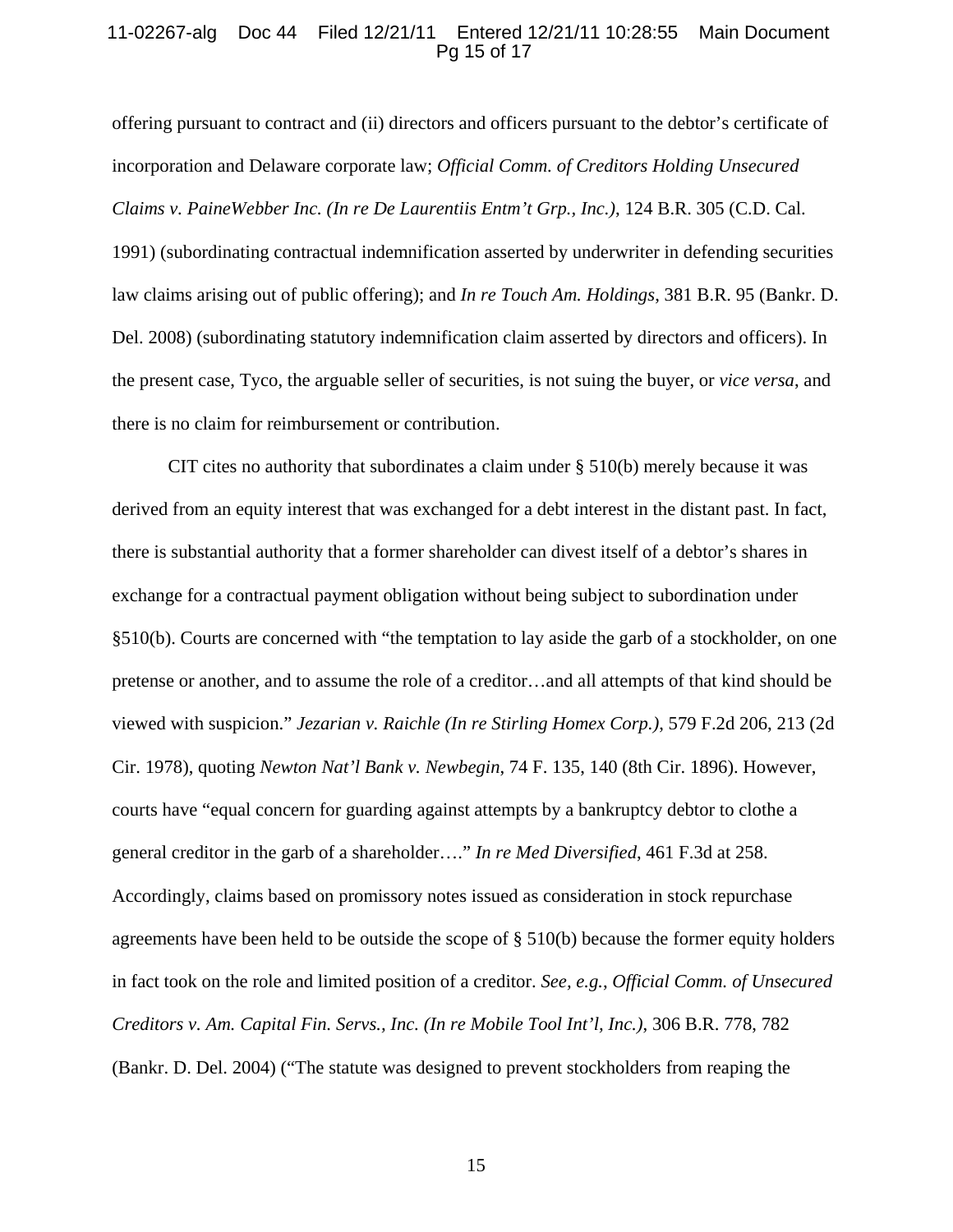# 11-02267-alg Doc 44 Filed 12/21/11 Entered 12/21/11 10:28:55 Main Document Pg 16 of 17

benefit of unlimited profits without also fully accepting the inherent risks of ownership, namely loss of their investment."); *Montgomery Ward Holding Corp. v. Schoeberl (In re Montgomery Ward Holding Corp.)*, 272 B.R. 836 (Bankr. D. Del 2001); *In re Wyeth Co.*, 134 B.R. 920 (Bankr. W.D. Mo. 1991). In *Nisselson v. Softbank AM Corp. (In re MarketXT Holdings Corp.)*, 361 B.R. 369, 388-90 (Bankr. S.D.N.Y. 2007), this Court declined to subordinate a claim for a fixed amount pursuant to state court default judgments based on defaulted promissory notes, even though the claim had originated in the claimant's holding of preferred shares and the original consideration for the notes was the liquidation preference of preferred stock. In these cases, the "causal connection" between the purchase or sale of a security was too remote to require subordination of a contract claim when the purpose and intent of the statute was considered.

It is therefore not determinative that the Tax Agreement may have been part of Tyco's effort to recoup losses generated during the time Tyco was the ultimate owner of CIT in the form of the TCH NOLs, or to "monetize" Tyco's equity interest in CIT, as CIT puts it.

#### **3. Equity Cushion**

The second policy rationale for subordination of claims under §510(b) is to prevent a claimant from recovering as a creditor where it made a "contribution to the equity pool presumably relied upon by creditors in deciding whether to extend credit to the debtor." *In re Med Diversified*, 461 F.3d at 256. As the Court held in *Med Diversified*, this is a less important rationale. *Id.* at 259.

CIT's argument that Tyco made a contribution to the CIT equity pool does not withstand analysis. First, an equity cushion matters most when creditors need to resort to it to satisfy their claims. The TCH NOLs, however, have no value except under the reverse situation, i.e., if CIT is